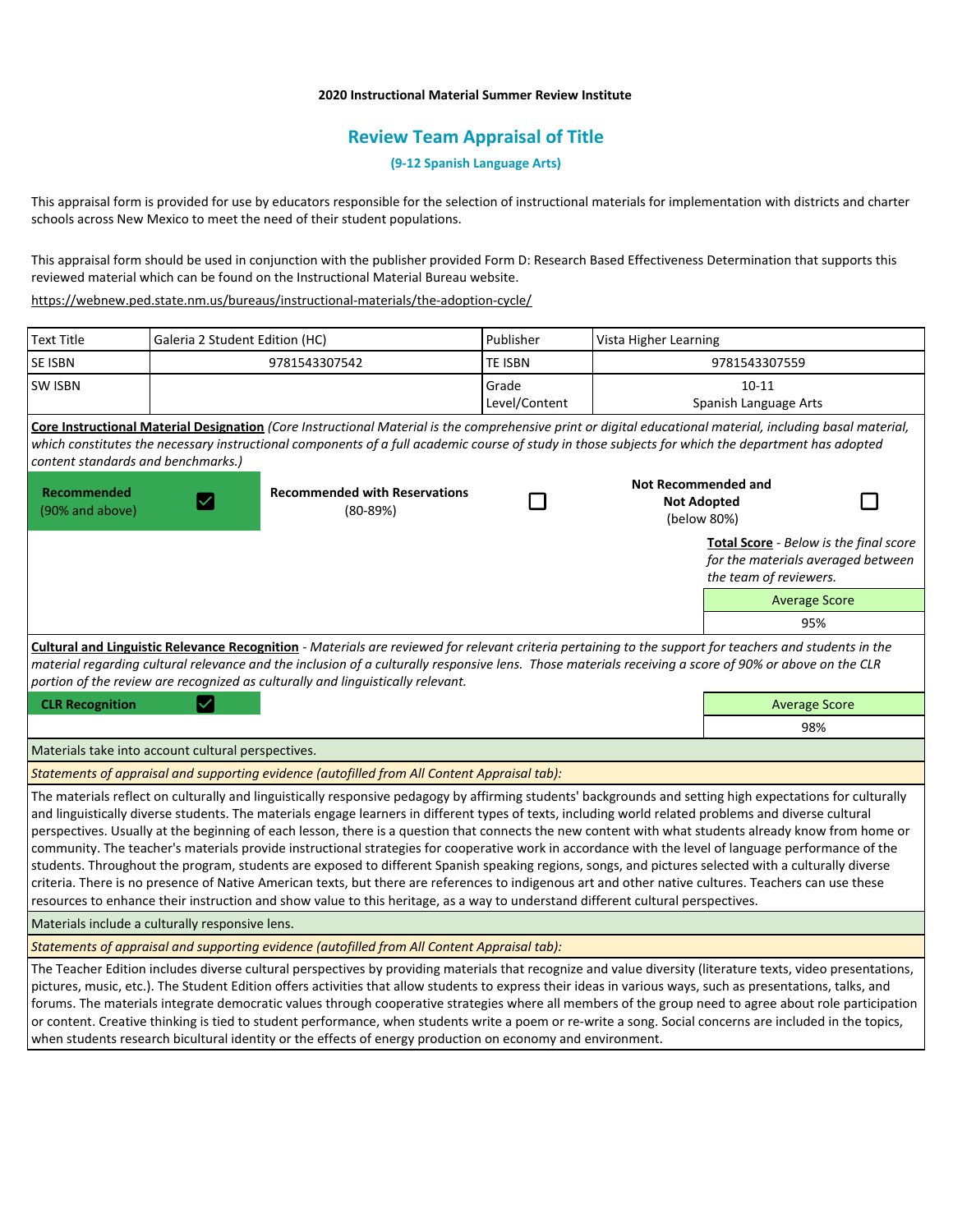**Standards Review** *- Materials are reviewed for alignment with the state adopted content standards, benchmarks and performance standards.*

Average Score 93%

Materials align with grade level standards overall.

*Statements of appraisal and supporting evidence:* 

The standards are clearly defined throughout the program and the material is aligned to meet the needs of 10th graders. The Galería 2 material offers comprehensive lessons for each standard with additional lessons and modifications for struggling or advanced students. All activities consistently teach to the Depth of Knowledge strategy and Bloom's Taxonomy. The lesson overviews explicitly discuss the role of the Spanish for Hispanic speakers.

Materials align to reading standards.

*Statements of appraisal and supporting evidence:* 

The reading standards are aligned throughout the program. The material provides resources that meet criteria related to literature texts, since students cite textual evidence to support analysis of the narrative, determine the central idea and details, and analyze the characters involved. Students understand figurative and connotative meanings and inspect how word choice affects the meaning and tone of the composition. Students understand the structure, order of events, and pacing of a story. The Teacher and Student Editions offer a selection of texts from the United States, in order to analyze a point of view or cultural experiences. The resources allow students to integrate various genres into particular artistic representations. Comprehension of different types of literature allows students to increase the complexity of their reading pieces. Hispanic texts, both literature and informational, are also provided to meet the New Mexico Content Standards for Spanish Language Arts. Students analyze and evaluate common characteristics of these Hispanic texts and cite evidence to support their examinations.

Materials align to writing standards.

*Statements of appraisal and supporting evidence:* 

The materials provide multiple embedded formative and summative assessments that align with 10th grade writing standards. The Teacher and Student Editions offer clear and measurable learning objectives in the lessons. Students write and compare language and culture, ensuring that they are inclusive and student-centered. Students complete a Venn diagram with examples, share their findings with their classmates, and relate the topic with their personal experiences. Students create, write, and present chapters of novels and use a variety of words, transition phrases, and adverbs. Students utilize the rubric that includes content, organization, language structures in the writing and technical aspects of their presentations. Through projects and essays, students apply the material in specific themes. These assignments show superior complexity, because students are asked to organize, describe, and apply information in writing using different sources, as well as relate the content with their own experience.

Materials align to speaking and listening standards.

*Statements of appraisal and supporting evidence:* 

The Teacher Edition provides meaningful material that meets the speaking and listening standards by focusing on academic discussion in one-on-one, small group, and whole-class settings. Formal presentations are one important way such talk occurs, but so is the more informal discussion that takes place as students collaborate to answer questions, build understanding, and solve problems. The materials also align to speaking and reading when students evaluate complex information and ideas through media.

Materials align to language standards.

*Statements of appraisal and supporting evidence:* 

The materials are aligned to the language standards because they teach knowledge and appreciation of Spanish lingo throughout the resources offered. The Teacher Edition provides a variety of activities where students reflect on their word, syntax and punctuation choices, in order to express and achieve certain functions and rhetorical effects. Resources given within the textbook help students find the meaning of words/sentences by analyzing how they are part of a more extensive composition. Student publishing presents the occasion to incorporate new vocabulary and use it in independent presentations.

Materials align to New Mexico content standards for ELA.

*Statements of appraisal and supporting evidence:* 

The materials are aligned with New Mexico Content Standards. The materials guide students in analyzing and evaluating significant works that include various Hispanic and Spanish writers, artists, and poets. There are some Native American conversations, but no specific authors were found. However, the materials ask students to write and compare language and culture, ensuring that they are inclusive and student-centered. The Teacher Version provides differentiated instruction strategies to meet the needs of all students, including below proficiency and advanced learners, in Level I, Level II, and Level III. Finally, lesson plans and activities can be customized to meet the needs of different student populations by using the integration of abilities and by providing opportunities to relate the content to personal experience.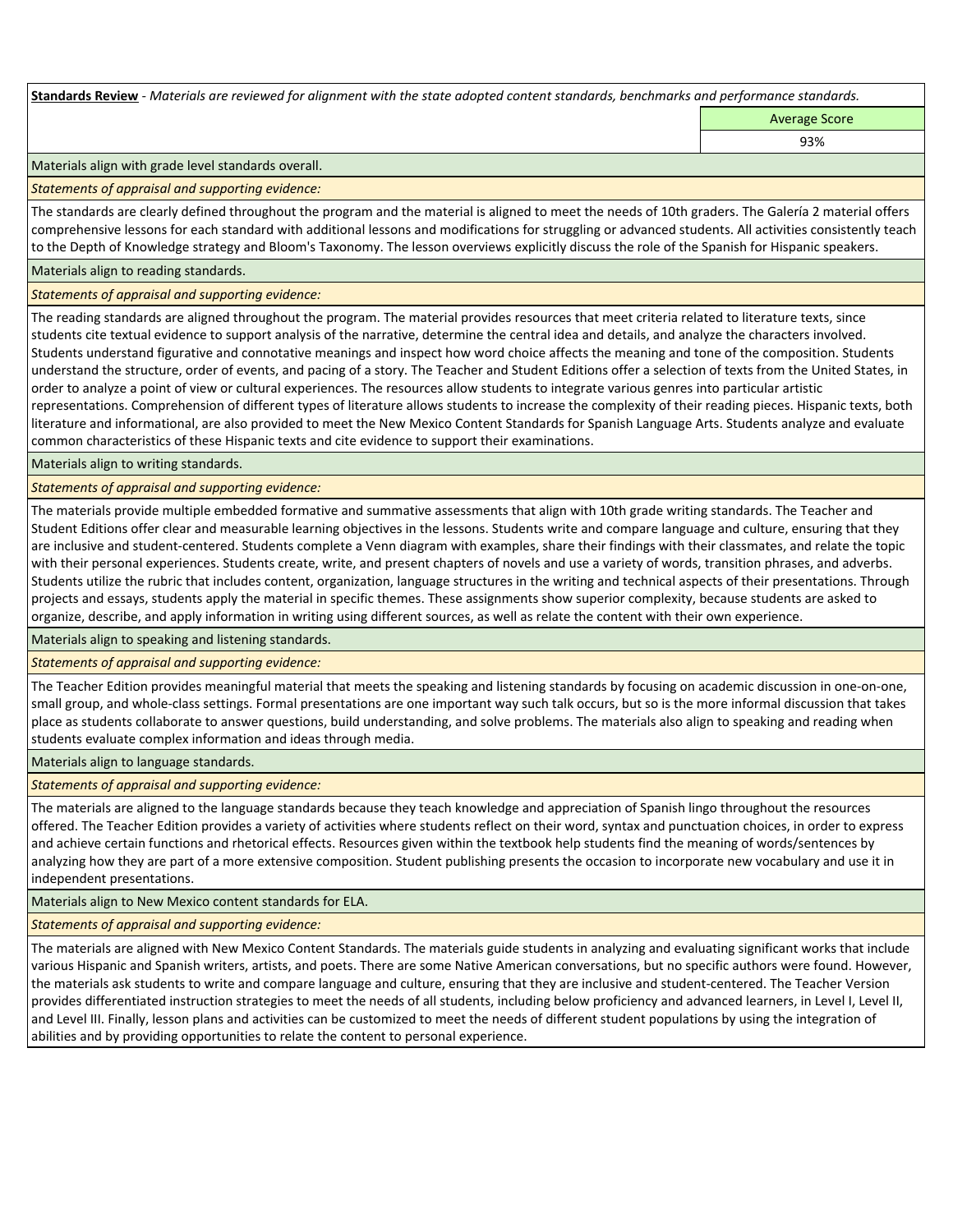**SLA Content Review** *- Materials are reviewed for relevant criteria pertaining to the support for teachers and students in the specific content area reviewed.*

Average Score

98%

Materials provide a selection and range of high-quality texts worthy of students' time and attention, exhibiting exceptional craft and thought and/or providing useful information.

*Statements of appraisal and supporting evidence:* 

Galeria 2 de Lengua y Cultura challenges students to increase their knowledge of vocabulary, literature, and culture. This material provides relevant information that can be applied in their current situations and in their everyday lives. The materials provide a selection of rich and well-expressed texts, representing Hispanic literature (Nuestra identidad bicultural, La casa en Mango Street, Movimento ) and informational text, diversified by genre and subject matter. The pacing guide is organized so students demonstrate their knowledge and understanding through comprehension activities, while presentation exercises suggest that they are connected with the topic of the literature work.

Questions in the materials are high-quality text-dependent and text-specific questions. The overwhelming majority of these questions are text-specific and draw student attention to the particulars in the text.

*Statements of appraisal and supporting evidence:* 

Galeria 2 de Lengua y Cultura offers high-quality text-dependent and text-specific questions. The assignments are well thought out, because they help students understand and comprehend the material covered in the lesson. The Depth of Knowledge and Bloom's Taxonomy are used throughout the materials, encouraging students to use a higher order of thinking in all responses and presentations. The scope and sequence chart focuses teachers and students on specific questions, ideas, and details, so that objectives of the lessons are known.

Materials provide scaffolding and supports to enable students' learning of English language arts.

*Statements of appraisal and supporting evidence:* 

Teachers have the opportunity to support individualized learning activities and classwork by creating a group learning environment. There are opportunities to develop assignments in sequence, based on the level of language acquisition and content. The materials are suitable for students with a variety of knowledge levels, and there are alternative assessments for English language learners. Students describe, research, analyze, compare, and apply content. The "Practica" section supports teachers in accommodating assignments based on levels of language acquisition.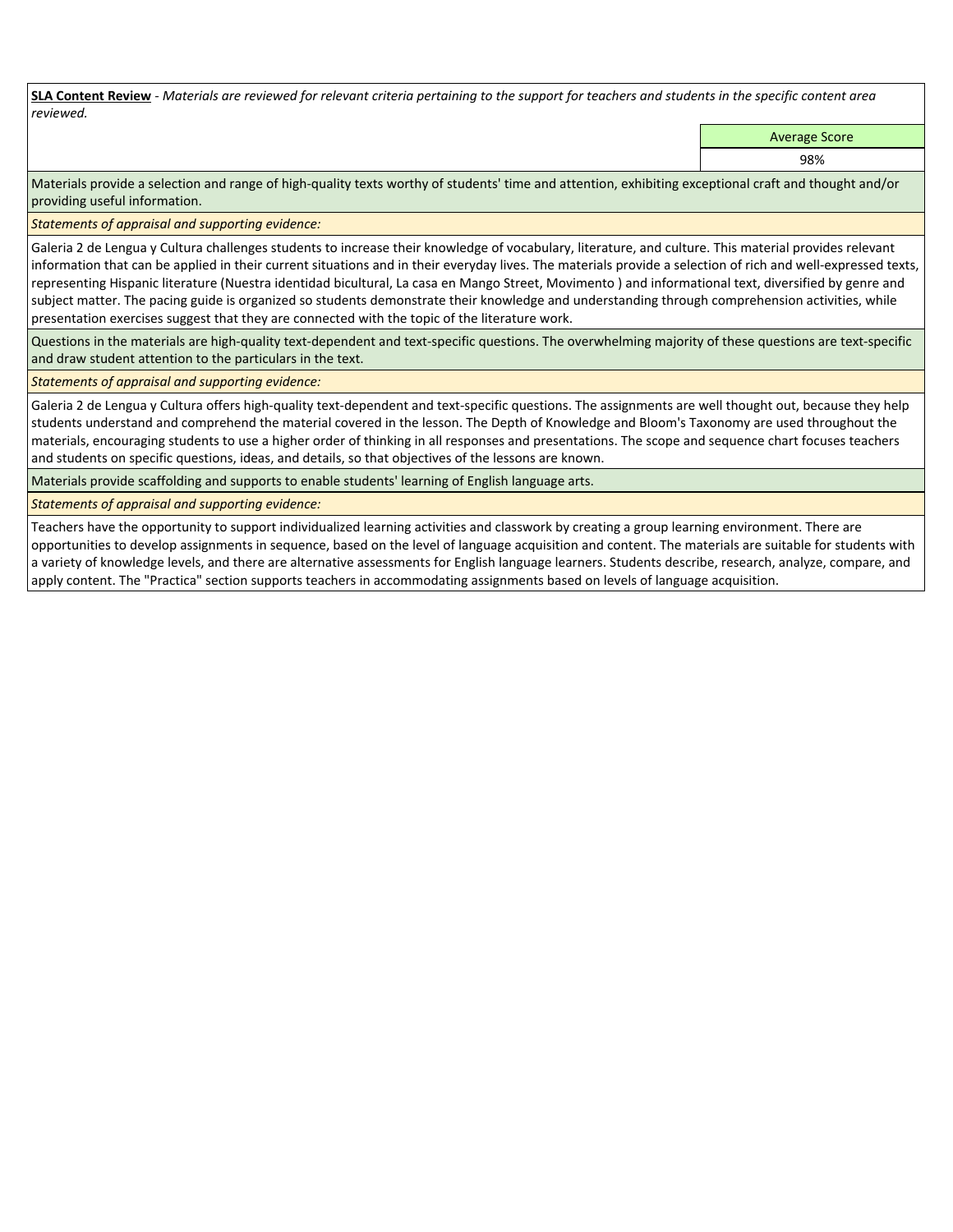**All Content Review** *- Materials are reviewed for relevant criteria pertaining to the support for teachers and students in the material regarding the progression of the standards, lesson structure, pacing, assessment, individual learners and cultural relevance.*

> Average Score 99%

Materials are coherent and consistent with the high school standards that all students should study in order to be college and career ready.

*Statements of appraisal and supporting evidence:*

All components of the standards are addressed through the eight modules and online materials. The materials are consistent with high school standards that all students should study to go to college and be career ready. The content aligns with World Languages standards and guides students in analyzing and evaluating significant work that is fundamental for college preparation and career preparation. The Student Edition allows students to make interdisciplinary and cultural connections, as well as relate the information to their research and personal experiences.

Materials are well designed and take into account effective lesson structure and pacing.

*Statements of appraisal and supporting evidence:*

The structure and pacing of the materials is competently selected. The Teacher Edition presents a content chart and standards alignment with the activities at the beginning of each module, which helps with content progression. The program offers clear and measurable learning/language objectives and opportunities for differentiated instruction through 'Aprendizaje Universal' and 'Aprendizaje Cooperativo' strategies, where students are divided into 'Nivel I-II-III' according to their level of performance. An intentional sequence is integrated within the book to help students understand new content through exercises and presentations. The layout of the materials is consistent and enhances the learning experiences. It includes pictures, charts, glossaries, audios, maps, and graphic organizers.

Materials support teacher planning, learning, and understanding of the standards.

*Statements of appraisal and supporting evidence:*

The Teacher Edition contains a standards alignments document, including a Curriculum Map, which integrates language skills to the modules, topics, various oral and written texts, and activities. Each unit supports teacher planning by integrating common standards in each lesson. The Teacher Edition provides opportunities, annotations, and suggestions for teachers to develop their teaching practices and adapt them to meet the needs of different student populations. Materials include guidelines for assessments, such as rubrics, which support teacher understanding of the standards and the best practices that integrate reading, listening, speaking, and writing.

Materials offer teachers resources and tools to collect ongoing data about student progress on the standards.

*Statements of appraisal and supporting evidence:*

The Teacher Edition offers tools and resources to support teachers with the standards. However, the Student Edition keeps the students on track to follow the objectives of the lessons, but not the standards. Consistent formative assessments, in areas such as comprehension, vocabulary, grammar, and literature activities, help students and teachers know if it's time to move to the next level. Throughout the lessons, standards charts help connect the activities with the standards, so that the teacher can track student progress and accomplishments.

Materials support effective use of technology to enhance student learning. Digital materials are accessible and available in multiple platforms.

*Statements of appraisal and supporting evidence:*

The materials include a SmartCenter tool, where students and teachers find online resources compatible with multiple internet browsers. This information can be accessed on multiple platforms, such as iOS or Windows. Students access these materials from their cell phones, personal computers or tablets. Some media assets are regional presentations about a certain Spanish speaking region, art and music videos, or audiovisual presentations. Throughout the program, students are encouraged to look for information or create displays using technology. The SmartCenter platform allows teachers to customize their assessments, and these can be administered online.

Materials can be easily customized for individual learners.

*Statements of appraisal and supporting evidence:* 

The materials provide visual representations, vocabulary, and word lists to support students' understanding and individual learners. There are opportunities for teachers to differentiate instruction that is tied to language objectives. Activities provide integration of reading, speaking, listening, and writing skills. These assignments allow students to demonstrate their understanding of the language by answering comprehension questions, completing graphic organizers, creating interviews, writing essays, among other performance assessments.

Materials give all students extensive opportunities and support to explore key concepts.

*Statements of appraisal and supporting evidence:*

The materials give the students the opportunity to increase their knowledge of vocabulary, text comprehension, and written expression. Students have opportunities to improve their writing skills by learning how to use words, phrases, and clauses to link their real life experiences and turn them into their writing assignments. Between the small group instruction, digital resources, and whole group instruction, students have multiple opportunities to explore the standards on a variety of different levels.

Materials take into account cultural perspectives.

*Statements of appraisal and supporting evidence:*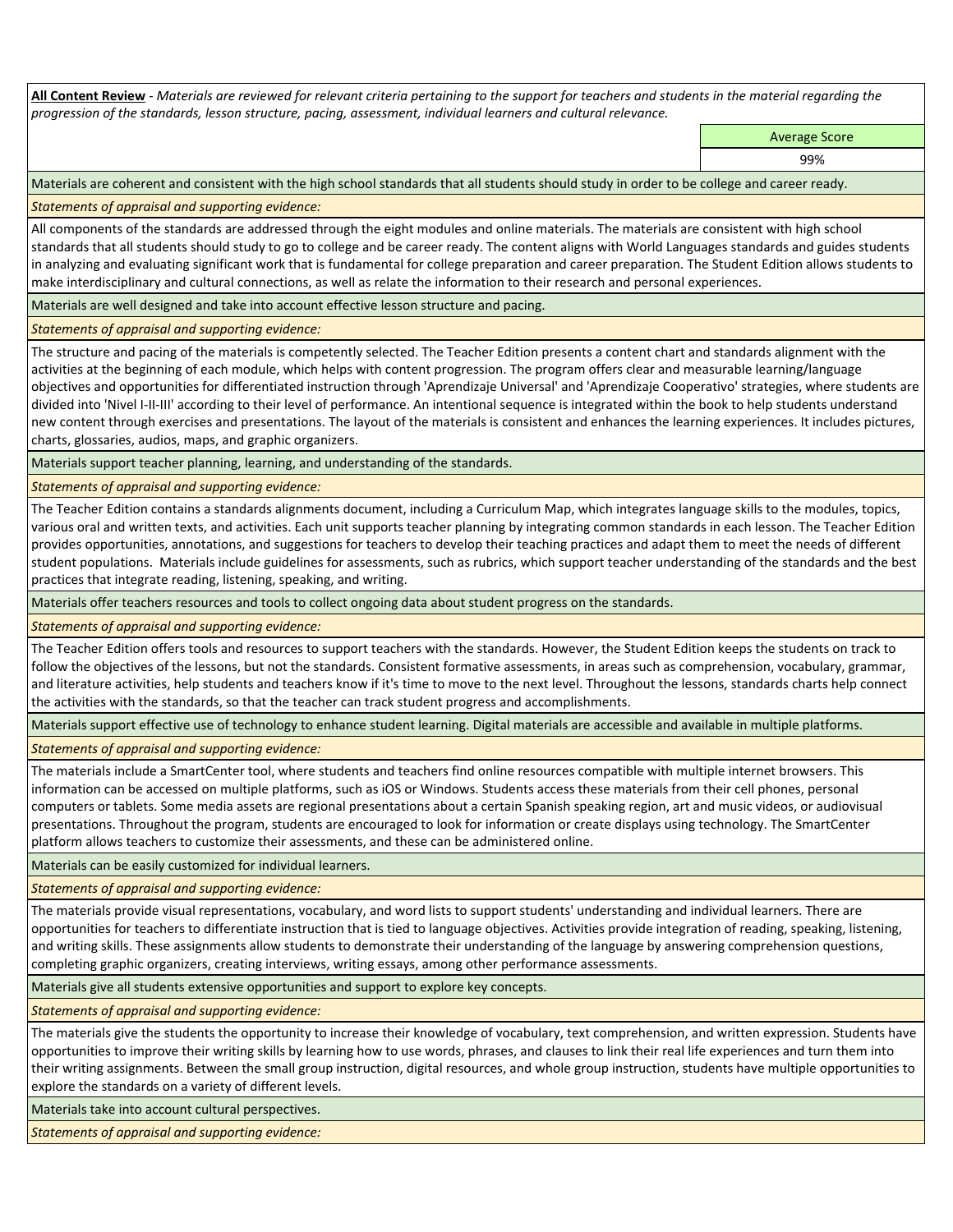The materials reflect on culturally and linguistically responsive pedagogy by affirming students' backgrounds and setting high expectations for culturally and linguistically diverse students. The materials engage learners in different types of texts, including world related problems and diverse cultural perspectives. Usually at the beginning of each lesson, there is a question that connects the new content with what students already know from home or community. The teacher's materials provide instructional strategies for cooperative work in accordance with the level of language performance of the students. Throughout the program, students are exposed to different Spanish speaking regions, songs, and pictures selected with a culturally diverse criteria. There is no presence of Native American texts, but there are references to indigenous art and other native cultures. Teachers can use these resources to enhance their instruction and show value to this heritage, as a way to understand different cultural perspectives.

Materials include a culturally responsive lens.

## *Statements of appraisal and supporting evidence:*

The Teacher Edition includes diverse cultural perspectives by providing materials that recognize and value diversity (literature texts, video presentations, pictures, music, etc.). The Student Edition offers activities that allow students to express their ideas in various ways, such as presentations, talks, and forums. The materials integrate democratic values through cooperative strategies where all members of the group need to agree about role participation or content. Creative thinking is tied to student performance, when students write a poem or re-write a song. Social concerns are included in the topics, when students research bicultural identity or the effects of energy production on economy and environment.